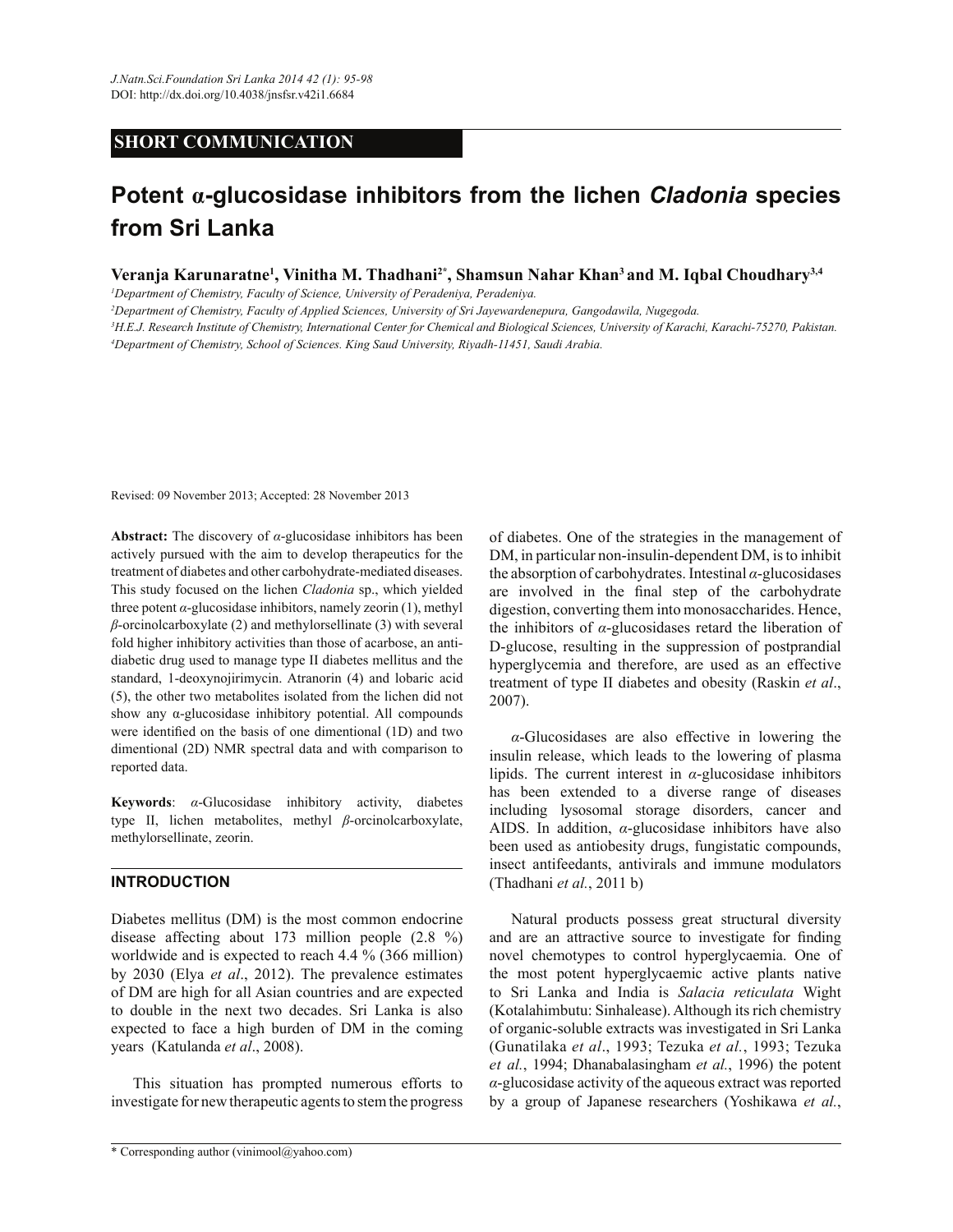1997). In addition, various plant metabolites such as flavanoids, alkaloids, terpenoids, saponins, anthocyanins, curcumnoids, phenolic compounds etc., have shown potent *α*-glucosidase inhibitory activity (Kumar *et al.,* 2011). The saponin rich Sri Lankan plant *Cyclea burmanni* Arn. ex Wight remains unexplored for its antidiabetic activity (Bandara *et al*., 1989). More than ca. 1200 plant species have been recorded to be used empirically worldwide for their alleged hypoglycaemic activity (Tundis *et al.,* 2010). Higher plants still continue to be a rich source for compounds with potential antidiabetic activity. Besides, lichens have been largely unexplored for metabolites possessing antidiabetic activity. Interestingly, tropical lichens, particularly those from Sri Lanka, continue to yield a wide variety of biologically active compounds, and also serves as a rich source of new lichen species (Orange *et al.*, 2001; Karunaratne *et al.*, 2005; Choudhary *et al.*, 2009; Williams *et al.*, 2011; Thadhani *et al.*, 2011a & 2012; Jayalal *et al.*, 2012). In the present study, the focus was on the constituents from the lichen *Cladonia* sp. of Sri Lankan origin with potent *α*-glucosidase inhibitory activity (Thadhani *et al.*, 2011b). *Cladonia* sp. used in this study belongs to the family Cladoniaceae, which is a large family with over 70 known species (Ahti *et al*., 1993). Northern Native American people used *Cladonia*  sp. in medicinal teas to treat colds, fevers, jaundice, and as poultice to relieve the ache of arthritic joints, for the treatment of convulsions, coughs, and tuberculosis (Brown, 2001).

#### **METHODS AND MATERIALS**

*Cladonia* sp. specimens were collected from the rocks of Labukella, Central Province, Sri Lanka. A voucher specimen was identified and deposited at the National Herbarium, Peradeniya (pdnA 3 4 10 4). The lichen specimens were cleaned, washed and air-dried at room temperature, and sequentially extracted into  $\text{CH}_{2}\text{Cl}_{2}$  and MeOH. Silica gel column chromatography of the  $CH<sub>2</sub>Cl<sub>2</sub>$ extract of the lichen yielded zeorin (1) (0.52 %), methyl *β*-orcinolcarboxylate (2) (0.08 %), atranorin (4) (0.29 %), and the MeOH extract afforded methylorsellinate (3),  $(0.02 \%)$  and the depsidone lobaric acid  $(5)$   $(0.04 \%)$  on the dry weight basis of the lichen. All compounds were identified on the basis of 1D and 2D NMR spectral data and comparison with the reported spectral data (Huneck & Yoshimura, 1996).

 The *α*-glucosidase inhibition of the isolated compounds (5 µL, 1 mM) was measured spectrophotometrically at pH 6.9 and at 37 °C using *p*-nitrophenyl-*α*-Dglycolpyranoside (PNP-G)  $(0.5 \mu M)$  as the substrate and 250 units/ mL of enzyme, in 50 mM sodium phosphate buffer containing 100 mM NaCl, acarbose (0.78 mM) and 1-deoxynojirimycin (0.425 mM) were used as positive controls (Oki *et al.*, 2000). The increments in absorption due to the hydrolysis of PNP-G by *α*-glucosidase were monitored continuously with a spectrophotometer at λ 400 nm. All reactions were performed in triplicate in



**Figure 1:** Structures of compounds (1) – (5) isolated from *Cladonia* sp.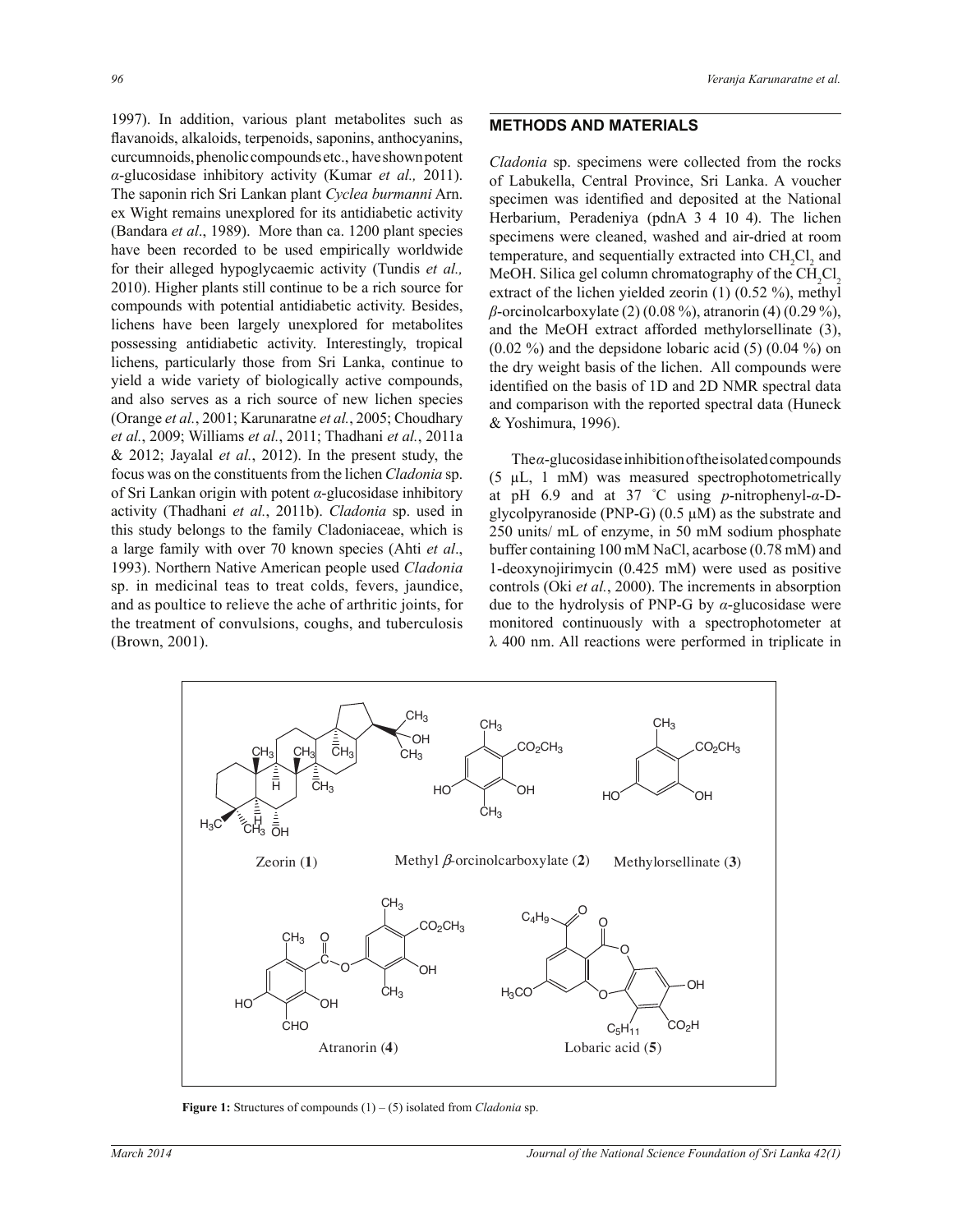96-well microplates. The results were processed using ELISA (multiple reader Spectra Max Plus -384, and 3400 Molecular Devices, CA, USA). The  $IC_{50}$  values of the compounds were calculated using EZ-Fit Enzyme kinetics software programme (Perrella Scientific Inc., Amherst, USA).

# **RESULTS AND DISCUSSION**

From the isolated compounds 1 - 5, triterpenoid zeorin (1) showed the highest  $\alpha$ -glucosidase inhibitory activity with an IC<sub>50</sub> value of  $100.0 \pm 0.3$  µM, which is seven times lower than that of acarbose, (IC<sub>50</sub> = 700.0  $\pm$  $10.4 \mu M$ ), a widely prescribed drug in the management of type II diabetes, and four fold more active compared to the potent *α*-glucosidase inhibitor, 1 - deoxynojirimycin  $(IC_{50} = 425.0 \pm 8.9 \mu M)$ . The two phenolic compounds, methyl  $\beta$  - orcinolcarboxylate (2) (IC<sub>50</sub> = 140.0  $\pm$  0.6  $\mu$ M) and methylorsellinate (3) (IC<sub>50</sub> = 165.0 ± 1.2  $\mu$ M) also exhibited 4 - 5 fold higher activity than acarbose. Importantly, neither zeorin (1) nor methylorsellinate (3) showed any cytotoxicity in the brine shrimp lethality assay (Thadhani *et al.,* 2012), thus highlighting its potential use as a drug candidate. However, methyl *β*  orcinolcarboxylate (2) showed moderate cytotoxicity with a  $LD_{50}$  value of 17.07 μg/mL as compared to the standard etoposide (LD<sub>50</sub> = 7.43  $\mu$ g/mL). It is noteworthy that kotanalol and salacinol, the two well-known *α*-glucosidase inhibitors isolated from *S. reticulata*, showed only a maximum of 1 - 1.5 fold  $\alpha$  -glucosidase inhibitory activity compared to the standard drug acarbose (Yoshikawa *et al.,* 1997). However, the other two compounds isolated from the lichen, namely atranorin (4) and lobaric acid (5) showed no *α*-glucosidase inhibitory properties.

Methylorsellinate or 2,4-dihydroxy-6-methylbenzoate (3) has been reported from various lichens such as *Parmotrema grayana*, *Roccella montagnei* and *Pseudocyphellaria crocata*. Methyl *β*-orcinolcarboxylate or 2,4-dihydroxy-3,6-dimethyl benzoate (2) is a common lichen metabolite reported from *Stereocaulon alpinum*  Laur., etc. Zeorin or 6, 22-hopanediol (1) is a common constituent of various lichens, i.e. *Heterodermia*, *Anaptychia*, *Lecanora*, *Parmelia*, *Nephroma* and *Placodium* sp. Although zeorin (1) is one of the most common lichen specific metabolites, no bioactivities of this compound have been reported before to the best of our knowledge. Various bioactivities of methyl *β*orcinolcarboxylate (2) have been reported including anticancer activities (Huneck, 1999), while methylorsellinate (3) exhibits antibacterial and antifungal activities (Thadhani *et al.,* 2012). Significantly, this is the first report on the *α*-glucosidase inhibitory activity of lichen compounds.

## **REFERENCES**

- 1. Ahti T., Stenroos S. & Filho L.X. (1993). The lichen family Cladoniaceae in Paraiba, Pernambuco and Sergipe, Northeast Brazil. *Tropical Bryology* **7**: 55 − 70.
- 2. Bandara B.M.R., Jayasinghe L., Karunaratne V., Wannigama G.P., Kraus W., Bokel M. & Sotheeswaran S. (1989). Diploclisin, a bidesmosidic triterpenoid saponins from *Diploclisia glaucescens. Phytochemistry* **28**: 2783 − 2785.
- 3. Brown D. (2001). *Encyclopedia of Herbs and their Uses*. Dorling Kindersley, London, UK.
- 4. Choudhary M.I., Ali S., Thadhani V.M. & Karunaratne V. (2009). *Natural Novel Antioxidants*, Patent Application Number: 11/838567, Publication Date 02/19/2009.
- 5. Dhanabalasingham B., Karunaratne V., Gunatilaka A.A.L., Tezuka Y. & Kikuchi T. (1996). Biogenetically important quinonemethides and other constituents of *Salacia reticulata. Phytochemistry* **42**: 1377 − 1385.
- 6. Elya B., Basah K., Mun'im A., Yuliastuti W., Bangun A. & Septiana E.K. (2012). Screening of  $\alpha$ -glucosidase inhibitory activity from some plants of apocynaceae, clusiaceae, euphorbiaceae, and rubiaceae. *Journal of Biomedicine and Biotechnology* **2012**: 281078.
- 7. Gunatilaka A.A.L., Dhanabalasingham B., Karunaratne V., Kikuchi T. & Tezuka Y. (1993). Studies on terpenoids and steroids. part 27. structure of a D:A-friedooleanane triterpenoid from *Salacia reticulate* and revision of the structure of kokoonol, kokzeylanol series of triterpenoids. *Tetrahedron* **45**: 10397 − 10404.
- 8. Huneck S. (1999). The significance of lichens and their metabolites. *Naturwissenschaften* **86**(12): 559 − 570. DOI: http://dx.doi.org/10.1007/s001140050676
- 9. Huneck S. & Yoshimura I. (1996). *Identification of Lichen Substances*. Springer, Berlin, Germany. DOI: http://dx.doi.org/10.1007/978-3-642-85243-5
- 10. Jayalal R.G.U., Wolseley P.A., Gueidan C., Aptroot A., Wijesundara D.S.A. & Karunaratne V. (2012). *Anzia mahaeliyensis* and *Anzia flavotenuis*, two new species from Sri Lanka. *The Lichenologist* **44** (3): 381 − 389. DOI: http://dx.doi.org/10.1017/S0024282911000946
- 11. Katulanda P., Constantine G.R., Mahesh J.G., Sheriff R., Seneviratne R.D. & Wijeratne S. (2008). Prevalence and projections of diabetes and pre-diabetes in adults in Sri Lanka - Sri Lanka diabetes, cardiovascular study (SLDCS). *Diabetes Medicine* **25** (9): 1062 − 1069. DOI: http://dx.doi.org/10.1111/j.1464-5491.2008.02523.x
- 12. Karunaratne V., Bombuwela K., Kathirgamanathar S. & Thadhani V.M. (2005). Lichens: a chemically important biota. *Journal of the National Science Foundation of Sri Lanka* **33** (3): 169 − 186.
- 13. Kumar S., Narwal S., Kumar V. & Prakash O. (2011). *α*-Glucosidase inhibitors from plants: a natural approach to treat diabetes. *Pharmacognosy Review* **5**(9): 19 − 29. DOI: http://dx.doi.org/10.4103/0973-7847.79096
- 14. Oki Y., Okubo M., Tanaka S., Nakanish K. & Murase T.